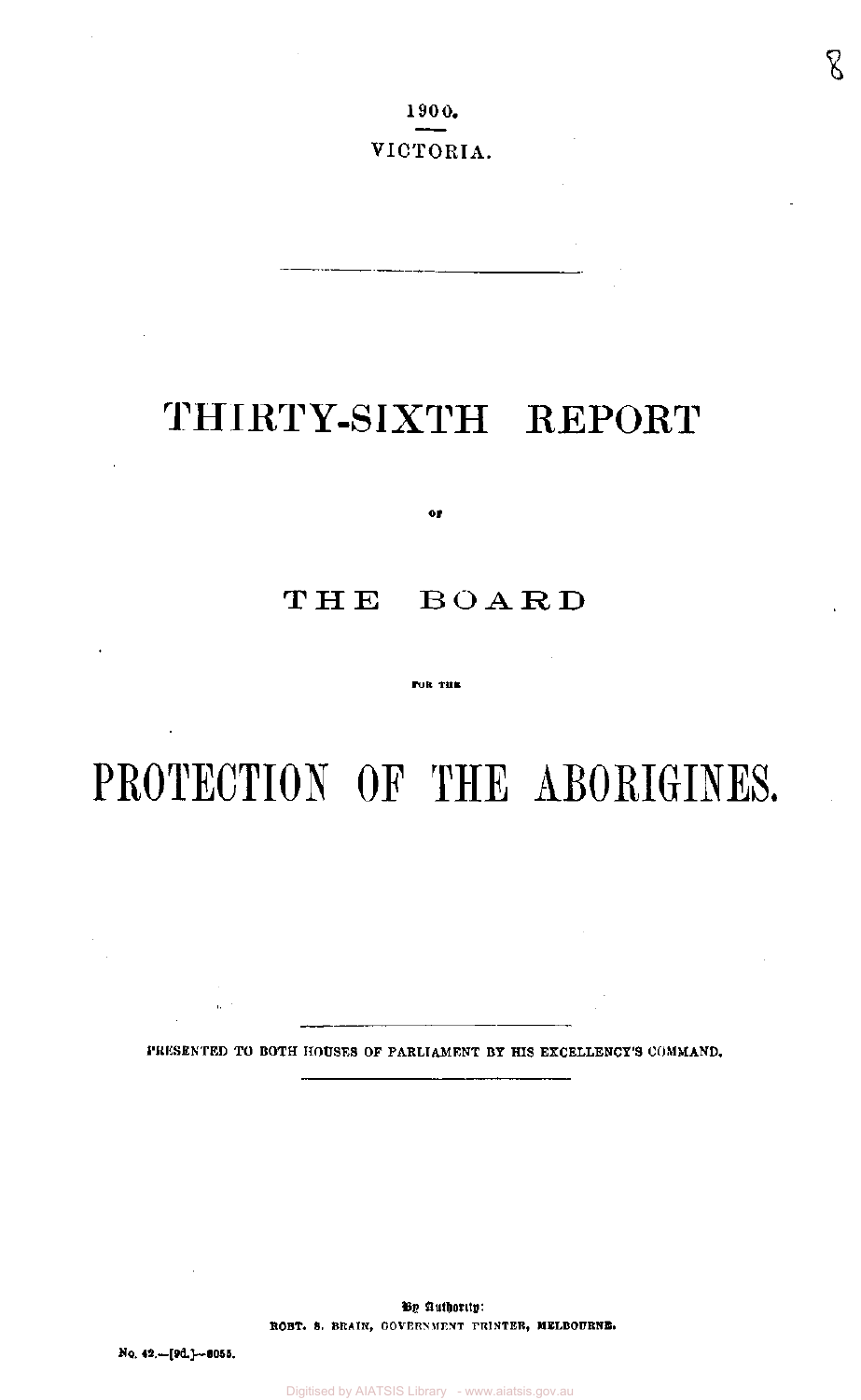## MEMBERS OF THE BOARD FOR THE PROTECTION OF ABORIGINES.

The Hon. the Chief Secretary, Chairman.

D. N. McLeod, Esq., M.P., Vice-Chairman.

W. Anderson, Esq.

l,

J.

E. H. Cameron, Esq , M.P.

F. R. Godfrey, Esq.

A. A. C. Le Souef, Esq.

A. Morrison, Esq., M.A., LL.D.

W. E. Morris, Esq.

Ch. M. Officer, Esq.

The Revd. F. A. Hagenauer, General Inspector and Secretary.

**APPROXIMATE COST OF REPORT.**  *£. s. d.*  **Preparation— Not given. Printing (810 copies) .. ..- - •• •• .• .. 8 0 0**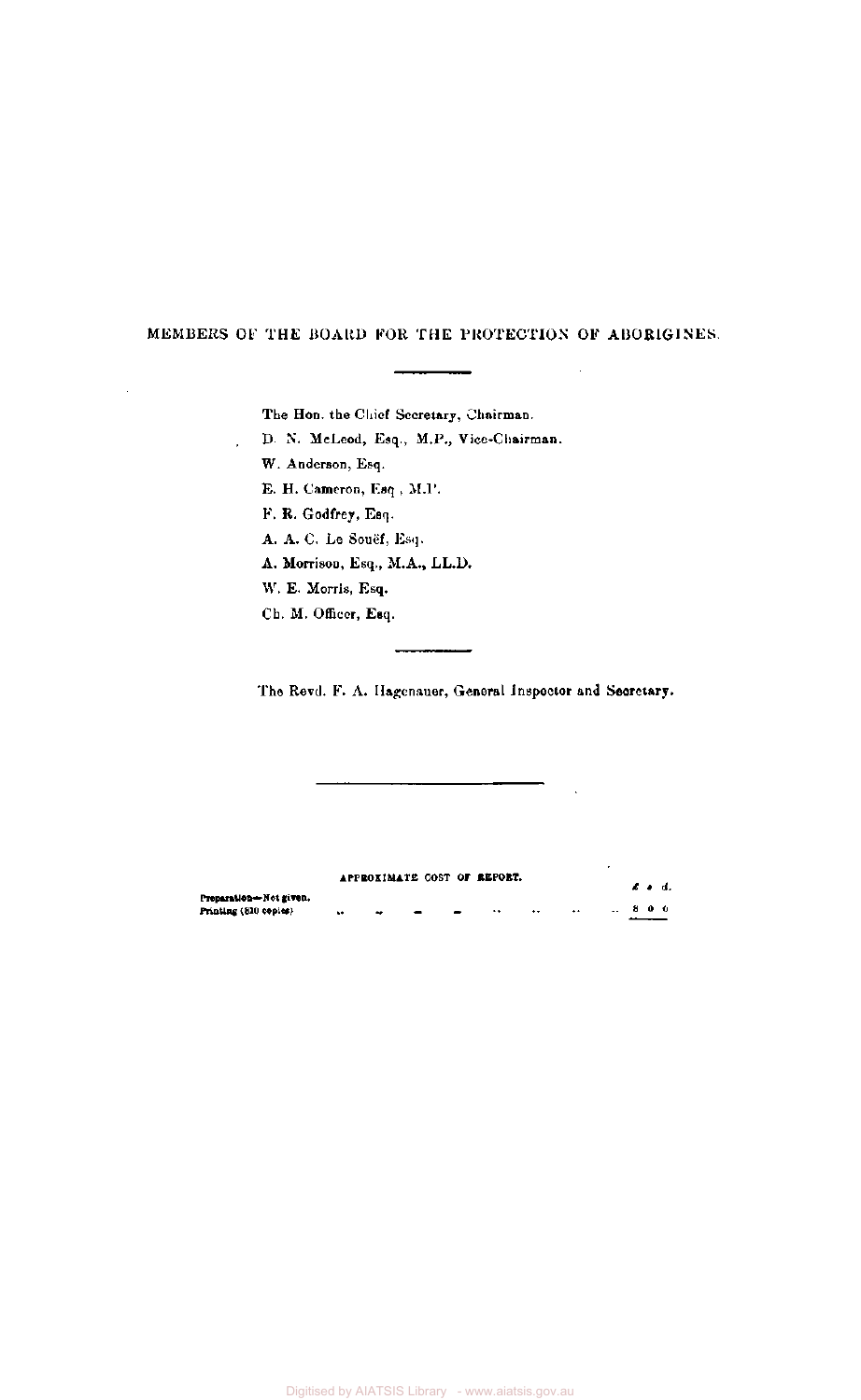# REPORT.

#### 5th September, 1900.

# MAY IT PLEASE YOUR EXCELLENCY,

The Board for the Protection of Aborigines have the honour to submit for Your Excellency's consideration this, their Thirty-sixth Report on the state and condition of the Aborigines of this colony, together with the reports of managers of the various stations, and the accounts for the last financial year, which have been duly certified by the Commissioners of Audit on the accompanying balance-sheet.

1. The Board held twelve ordinary and one special meeting during the past year.

2. The number of Aborigines who have resided on, or are belonging to, the stations and different dep6ts has been as follows:—

|             | Total    | <br>         |          |          |          | 433 |
|-------------|----------|--------------|----------|----------|----------|-----|
| Depôts      | <br>     | <br>         |          |          | $\cdots$ | 79  |
| Lake Tyers  |          | <br>$\cdots$ |          |          |          | 62  |
| Ramahyuck   |          | <br>         |          |          |          | 68  |
| Framlingham |          | <br>         | $\cdots$ |          |          | 25  |
| Ebenezer    | <br>     | <br>         |          |          | $\cdots$ | 49  |
| Condah      | <br>     | <br>         |          | $\cdots$ | $\cdots$ | 68  |
| Coranderrk  | $\cdots$ | <br>         |          |          |          | 82  |

3. After full consideration and careful inquiry, the Board found it advisable to close two more depots in far distant parts of the colony ; and feel sure that the remaining blacks will either join the nearest depôts, or settle on some of the stations.

4. The returns of marriages, births, and deaths on the various stations and dep6ts have been as follows during the past year:—

|                      |          |      | Marriages. |          | Births. |           | Deaths. |
|----------------------|----------|------|------------|----------|---------|-----------|---------|
| Coranderrk           |          | <br> |            |          | 2       | $\cdots$  |         |
| Condah<br>$\cdots$   | $\cdots$ | <br> |            | $\cdots$ |         |           | 3       |
| Ebenezer<br>$\cdots$ |          | <br> | $\cdots$   |          |         |           | 2       |
| Framlingham          |          | <br> | $\cdots$   | $\cdots$ |         |           |         |
| Ramahyuck            |          | <br> |            |          | 2       |           |         |
| Lake Tyers           |          | <br> |            | $\cdots$ | 1       | $\cdots$  | 4       |
| Depôts (seven)       |          | <br> |            |          |         | $\ddotsc$ | 9       |
|                      |          |      |            |          |         |           |         |
|                      | Total    | <br> | $\cdots$   |          | Ð       |           | 21      |
|                      |          |      |            |          |         |           |         |

Total decrease, 16

5. Careful attention has been given at all times to the selection of rations clothes, blankets, and other comforts, with the required medical assistance, to, the Aborigines, and to those half-castes who hold the Board's certificates, in compliance with the regulations under which assistance can be given.

6. The usual visits to all the stations and depots, by the General Inspector and members of the Board, have again produced very good results on the stations, and also to those blacks who live near the depots at different places throughout the colony.

7. The different reserves under the Board's management are as follows :—

| Coranderrk | $\cdots$ | $\ldots$ 2.400 acres | Ramahyuck<br>$\mathbf{A}$  | $\mathbf{r}$ | $810$ acres    |
|------------|----------|----------------------|----------------------------|--------------|----------------|
| Condah     | $\cdots$ | $\ldots$ 2,000       | Framlingham                | $\cdots$     | 548            |
| Ebenezer   | $\cdots$ | $\ldots$ 3.600       | $Colac \ldots$<br>$\cdots$ | $\cdots$     | 40.<br>$\sim$  |
| Lake Tyers | $\cdots$ | $\dots$ 4.000        | Lake Moodemere             | $\cdots$     | $\overline{a}$ |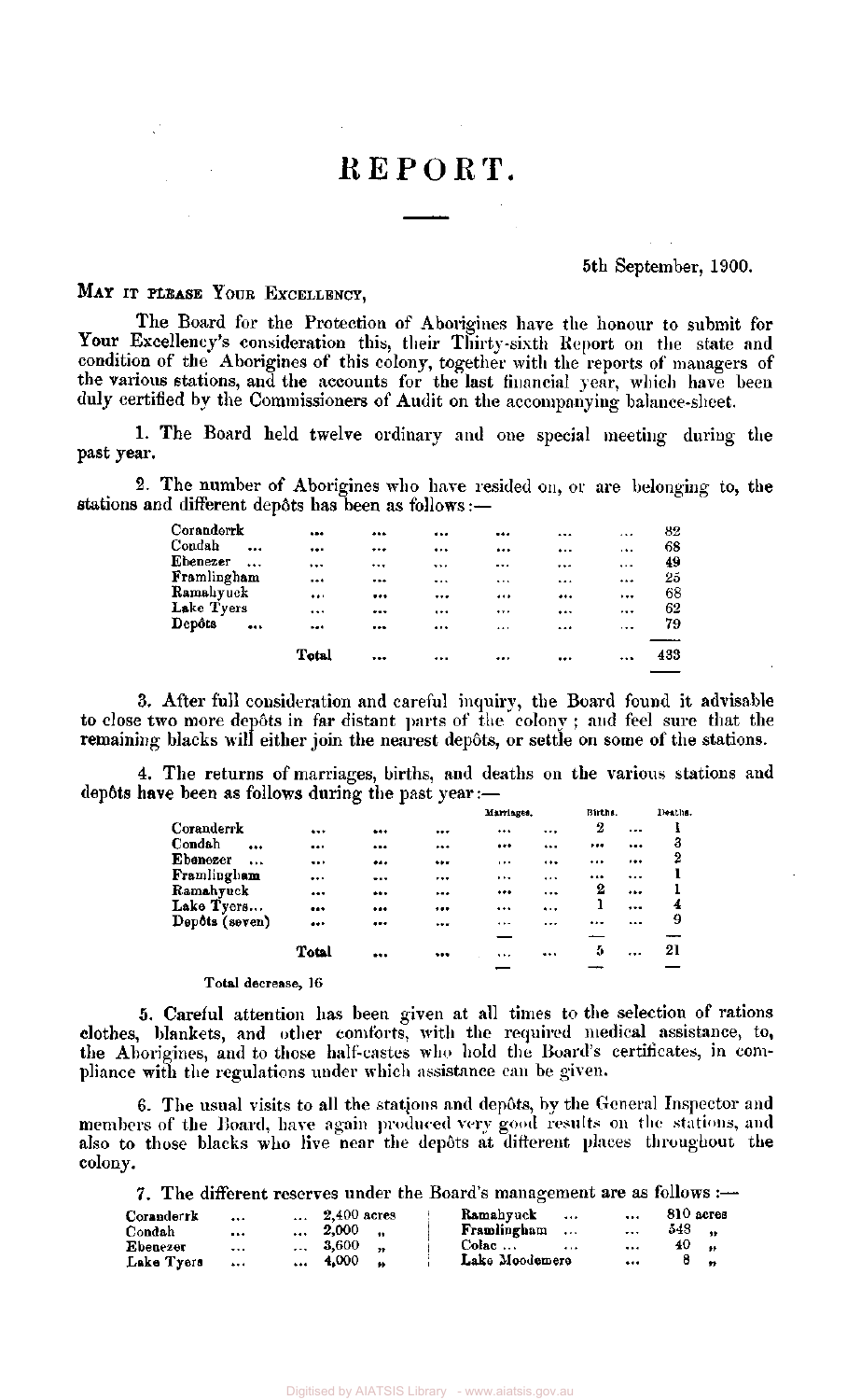8. Whilst the Board at all times have liberally supplied the wants of the blacks, they desire to state that the amount annually granted by Parliament has been gradually reduced during ten years, as may be observed from the following financial statements :—

| Year.    |          | Amount Voted. |              |    |          | Amount expended (inclusive)<br>of Income from Produce). |          |          | Amount Lapsed, |    |        | Revenue paid into the<br>Treasury. |    |  |  |
|----------|----------|---------------|--------------|----|----------|---------------------------------------------------------|----------|----------|----------------|----|--------|------------------------------------|----|--|--|
|          |          | £             | δ.           | d. | £        | 8.                                                      | d.       | £        | Б.             | d. | £      | з.                                 | d. |  |  |
| 1891     | $\cdots$ | 8,883         | 0            | 0  | 6,692    | 4                                                       | 5        | 190 15   |                | 6  | 1,061  | З                                  | 5  |  |  |
| 1892     | $$       | 7.800         | $\bf{0}$     | -0 | 6,745    | -6                                                      |          | 1.154 13 |                | 5  | 1.124  |                                    | 3  |  |  |
| 1893     |          | 6,788         | $\Omega$     | 0  | 6,057    |                                                         | -10-10   | 1,208 19 |                |    | 487    | $\theta$                           | 3  |  |  |
| 1894     |          | 5,600         | $\Omega$     | -0 | 6,091    |                                                         | 6        | 3        | 12             | 2  | 414    | 2                                  | 8  |  |  |
| 1895     |          | 5,630         | 0            | 0  | 5,934 11 |                                                         | 5        | 114      | 0              | 3  | 560 15 |                                    | 4  |  |  |
| 1896     |          | 5.501         | $^{\circ}$   | 0  | 5.812 11 |                                                         | 4        | 41       | 2              | -9 | 409 10 |                                    | 6  |  |  |
| 1897     | $\cdots$ | 5,497         | $\mathbf{0}$ | 0  | 5.913 15 |                                                         | -9       | 89       | 12             |    | 442 11 |                                    | 7  |  |  |
| 1898     |          | 5.515         | 0            | 0  | 5,989    | 8                                                       | 10       | 63       | 5              | 2  | 215    | 10                                 | 0  |  |  |
| 1899     |          | 5.523         | 0            | 0  | 5.080 17 |                                                         | -0       | 442      | 2              | 8  | 291 14 |                                    |    |  |  |
| 1900<br> |          | 5.485         | $\Omega$     | 0  | 4,855    | 5                                                       | $\Omega$ | 639      | 19             | 8  | 181 14 |                                    | 0  |  |  |

STATEMENTS OF AMOUNTS VOTED BY PARLIAMENT FROM 1891 TO 1900.

9. The following table gives particulars (1) of the total expenditure on each station\*, (2) the net income of each $\dagger$ , and (3) the actual cost of each:-

1899-1900.

| Station.             |          |          | Total Expenses from the Vote. |   |        | Net Income. |    |                | Actual Cost.             |   |       |  |
|----------------------|----------|----------|-------------------------------|---|--------|-------------|----|----------------|--------------------------|---|-------|--|
|                      |          |          | £                             |   | s. d.  | £           |    | s. d.          | £                        |   | s. d. |  |
| Coranderrk           |          | $\cdots$ | 1,079 10                      |   | 5      | 168         | 18 | -0             | 910 12                   |   | -5    |  |
| Condah<br>$\cdots$   |          | $\cdots$ | 643 18                        |   | 8      | 184         | 1  | $2\frac{1}{2}$ | $818$ 19 $10\frac{1}{2}$ |   |       |  |
| Framlingham          |          |          | 244 11                        |   | -2     | 12          | 16 | -0             | 231 15                   |   | -2    |  |
| Ebenezer             |          | $- - -$  | 446 14                        |   | -8     | 149.        | -0 | 5              | 595 15                   |   |       |  |
| Ramahyuck            | $\cdots$ |          | 652 19                        |   | 2      | 90          |    |                | 743.                     |   | 5 10  |  |
| Lake Tyers           |          |          | 658 19                        |   | 2      | 184 17      |    | 6              | 843 16                   |   | -8    |  |
| Melbourne and Depôts |          |          | 1,127                         | 8 | $_{0}$ |             |    |                | 1,127                    | 8 | 0     |  |

\* All station accounts are duly audited at the end of each financial year. All income from Coranderrk and Framlingham is paid into the Treasury.

10. The approximate cost per head per annum, including everything, has been about £10 15s., or 4s. 2d. per week.

11. In connexion with the merging of the half-castes with the general population, the question of giving the boys and girls a suitable industrial training, in order that they may be enabled to earn their own living, has been well considered by the Board, and, after careful inquiry, the practice of transferring these half-caste children on leaving the station schools to the Department for Neglected Children has been adopted ; and the system of training the boys on the farm at Bayswater, and the girls at the home for domestic service, has been working remarkably well. All the children already transferred are happy in their new surroundings, and there seems every likelihood of them becoming useful members of the community.

12. The Board have again the pleasure to state that in the matter of education and moral and religious training of the children good progress has been made, as stated in the reports of the station managers. The schools are all connected with the Department of Education.

I have the honour to be,

Your Excellency's most obedient servant,

D. N. McLEOD,

His Excellency Vice-Chairman.

The Lieutenant-Governor, Sir John Madden, K.C.M.G.,  $\&c., \qquad &c.$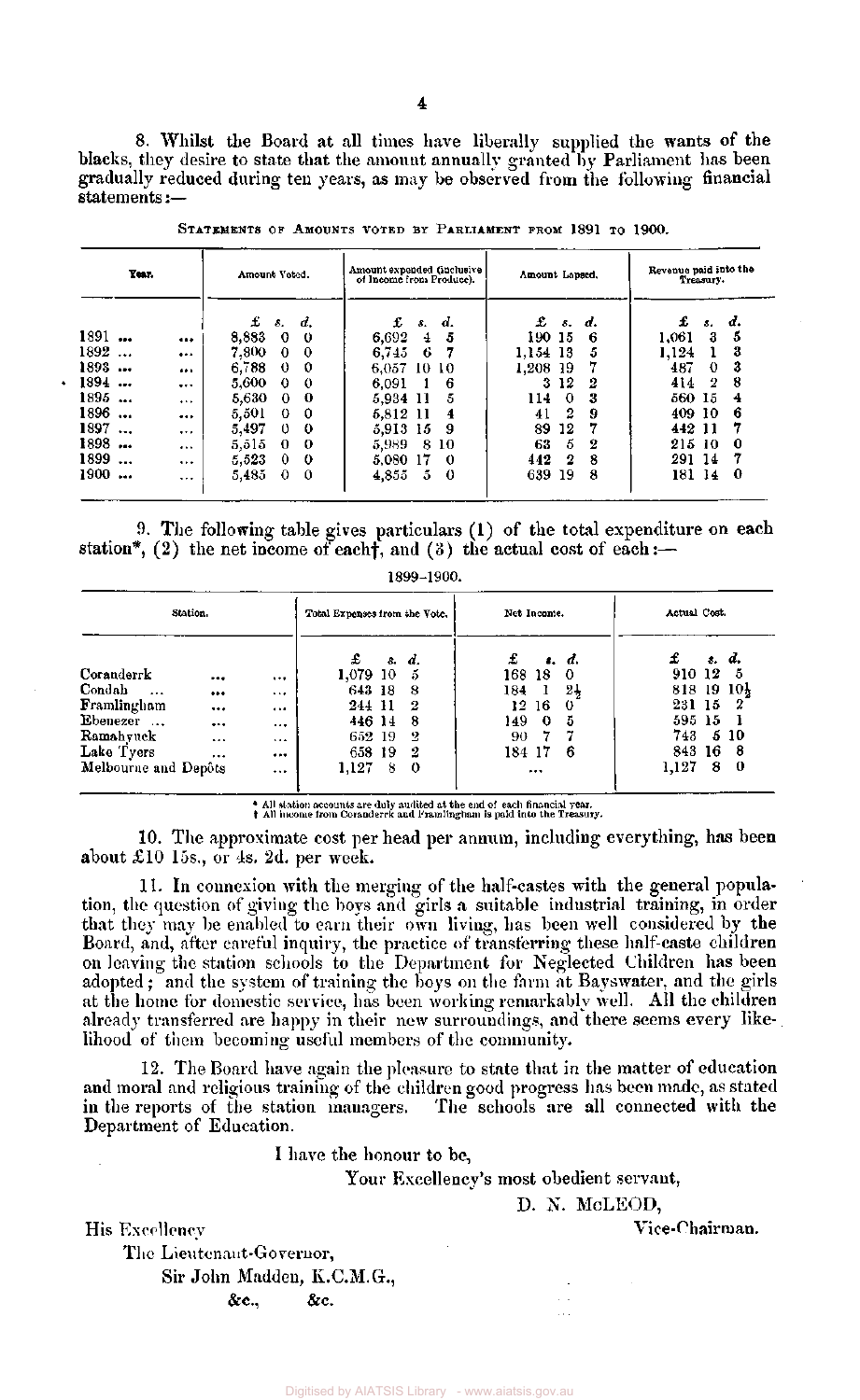# APPENDICES .

#### APPENDIX I.

#### Coranderrk Aboriginal Station,  $\text{Sir},$  1900.

I have the honour to forward you my Annual Report of this station, and of the Aborigines connected with it, dating from the 1st July, 1899, to 30th June, 1900, and to report as follows :-1. The Aborigines resident and attending the station during each month of the year has been as

follows:—The, lowest number in any month was 65, and the highest number 73. Total belonging to station, 82.

2, (a) Marriages, *nil.* 

#### *(b)* TABLE OF BIRTHS.

| Date.                                    | Sex.     | Colour.            |              | Name.                  |              |      | Parents' Name. |                                                                                      |
|------------------------------------------|----------|--------------------|--------------|------------------------|--------------|------|----------------|--------------------------------------------------------------------------------------|
| 8th January, 1900<br>12th February, 1900 | F.<br>F. | Black<br>Black<br> | <br>$\cdots$ | Catherine<br>Elizabeth | <br>$\cdots$ | <br> | <br>$\cdots$   | (Christina Robinson.)<br>Woodford Robinson.<br>Rosanna McLellan.<br>Thomas McLellan. |

#### (c) TABLE OF DEATHS.

| Date.           | Sex. | Colour.                       | Name.                    | Cause of Death.                       | Age. |
|-----------------|------|-------------------------------|--------------------------|---------------------------------------|------|
| 6th March, 1900 | М.   | Black<br>$\cdots$<br>$\cdots$ | Thomas Smyth<br>$\cdots$ | Hydatids, lungs and liver<br>$\cdots$ | -56  |

3. Religious services, as usual, have been regularly held for the people, both on Sundays and week days, throughout the year, the children, in particular, being required to attend prayers in the church before going to the State school every morning. Sunday school has also been regularly kept by Mrs. Shaw and my daughters for the boys and girls ; and, I am again pleased to say, the services have been very well attended, and also the Sunday school, and much appreciated by many.

4. During the week days the children attend the State school, which is about 1 mile from the station, and continue to make good progress in all the branches of education that are taught.

5. We have still about 2,000 acres of land belonging to the station, which is divided into twelve paddocks, varying in size from 6 to about 300 acres each. We cultivate altogether about 40 acres, consisting of oats, wheat, potatoes, and hops. The crops were all good the last season except the hops, which, unfortunately, were badly affected by the " red spider."

6. The stock of the station at present-consists of the following :—Cows, 56 ; calves, 3 ; heifers, 71 ; steers, 60 ; bulls, 2 ; working bullocks, 6 ; horses, 15 ; total, 213 head. Some 12 or 14 cows are generally milked daily for the use of the whole station, and any family wishing to milk one or two specially for themselves are allowed to do so. Twenty-three steers, 9 cows, and 1 heifer were killed for food during the year. Three bullocks, 3 calves, and 2 heifers were sold, realizing £40 3s., which, together with the sale of the hops, amounting to £128 15s., was paid into the Treasury.

7. The number of buildings remains the same, viz., 25, which consist of 18 for the natives, and are kept in a good and satisfactory condition by themselves. The other buildings are the manager's and teacher's houses, church, school, and store, &c.

8. The young and able-bodied men are almost regularly employed in farm and hop-garden work, while the women attend to their domestic duties, and in their spare time make mats and baskets for sale. The bigger boys and girls are taught to bo useful in work suitable for them to do.

9. The blacks do not hunt much now for native game, because they are now regularly supplied with beef or mutton twice a week, at the rate of 1 lb. per head per day, and half that quantity for children under 10 years of age.

10. Some of the men continue to get drink outside the station when opportunity suits them, and it is difficult to catch Europeans supplying them with it, as it is mostly late at night that they obtain it from them.

11. We have still three families of half-castes residing here who come under the operation of the Act, but their children are required to leave the station when they become old enough and big enough to earn their own living.

12. 1 have again to express my great satisfaction at the kind and quantity of the stores and clothing supplied to this station during the year just past; and, on behalf of the blacks and myself, I have once more to thank you and the Board for your kind and ready attention to all matters affecting the conduct and welfare of this people.

> I have the honour to be, Sir, Your obedient servant, JOSEPH SHAW.

The Rov. F. A. Hagenauer, B.P.A., Melbourne.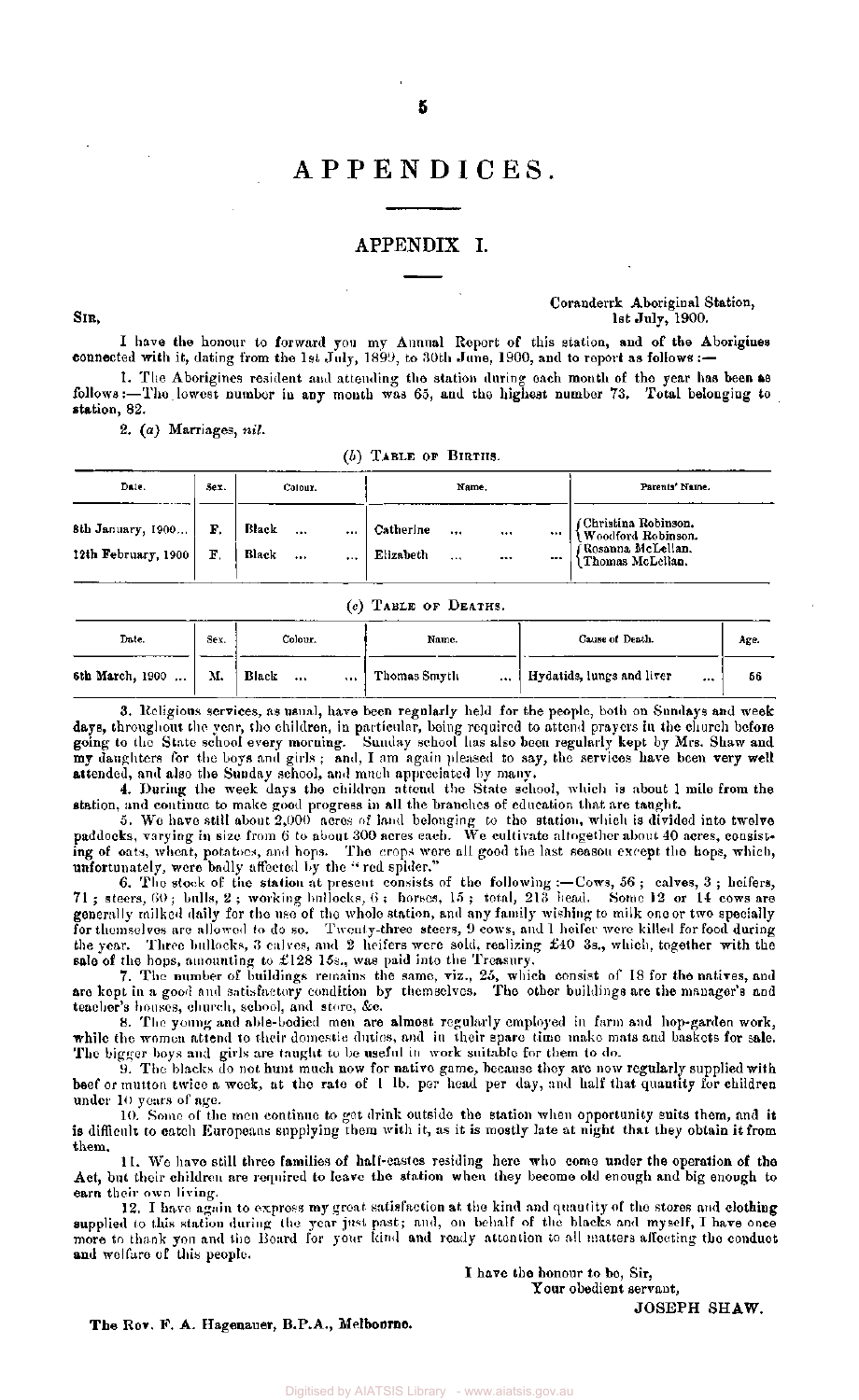#### APPENDIX II.

#### Mission Station, Lake Condah, **SIB**, 1900.

I herewith beg to forward my Annual Report, which is as follows  $:=$ 

|           |          |                      | Daily Attendance. |          | Total, |          |              | Daily Attendance. |          | Total. |
|-----------|----------|----------------------|-------------------|----------|--------|----------|--------------|-------------------|----------|--------|
| July      | $\cdots$ |                      | 42                | $\cdots$ | 59     | January  | <br>         | 45                | $\cdots$ | 58     |
| August    |          | $\cdots$             | 40                | $\cdots$ | 59     | February | <br>$\cdots$ | 47                |          | 58     |
| September |          |                      | 50                |          | 59     | March    | <br>$\cdots$ | 43                |          | 58     |
| October   | $\cdots$ | $\cdots$             | 51                |          | 59     | April    | <br>$\cdots$ | 42                |          | 51     |
| November  | $-$      |                      | 47                |          | 58     | May      | <br>         | -34               | $***$    | 49     |
| December  | $\cdots$ | $\ddot{\phantom{0}}$ | 45                |          | 58     | June     | <br>         | 34                |          | 49     |

2. Births *Nil.* Marriages : *Nil.* 

DEATHS.

| Name.                                             | Sex.     | Colour.             | Date.                                     | Cause of Death.                                                 | Age.                   |
|---------------------------------------------------|----------|---------------------|-------------------------------------------|-----------------------------------------------------------------|------------------------|
| Joseph Mullett<br>William Wallaby<br><br>$\cdots$ | М.<br>М. | Half-caste<br>Black | $\ldots$   11th Mar., 1900   Tuberculosis | <br><br>$\ldots$ 17th May, 1900 Poripheral Neuritis<br>$\cdots$ | 19 years.<br>66 years. |

3. The devotional services on Sundays and week days, as well as the religious instruction, have been carried on during the year as usual, and all the meetings were well and regularly attended by young and old.

4. The school was carried on by a teacher from the Education Department, with satisfactory results.

5. The reserve is fenced in and subdivided into various paddocks. Potatoes were grown on the station for a sufficient supply for our people ; also oats were sown for a sufficient supply of hay for the stock. The garden yielded sufficient vegetables and fruit for the whole community on the station.

6. The stock consists of 118 head of cattle and 700 sheep and lambs, and from this our blacks are well supplied with beef and mutton during the year.

7. The buildings are the same as in previous years, viz., church, school-house, mission-house, store, stable, and seventeen cottages, of which twelve are occupied by the blacks. The houses have, with the exception of three, been supplied with galvanized-iron wate r tanks, which are a great comfort to the inmates.

8. Though the station is entirely fenced in, there will be about two or three miles of a three-rail fence, which will require replacing with a post-and-wire fence. The former was put up by myself and the blacks 25 years ago, and is now in many places beyond repair.

9. The station income was as follows  $:$ -

|                           | 1899 to 1900. |          |         |     |              |               |          | 1899 to 1900. |          |                |     |     |
|---------------------------|---------------|----------|---------|-----|--------------|---------------|----------|---------------|----------|----------------|-----|-----|
|                           | INCOME.       |          | £       | \$. | d.           |               |          | EXPENDITURE.  |          |                | л.  | d.  |
| Wool and bark             | $\cdots$      |          | 171     | з   | -4           | Overdraft     |          |               |          | $\overline{4}$ | 19  | -24 |
| Hides and skins           | $\cdots$      |          | 18.     | 15  |              | General       | $***$    | $\cdots$      |          | 46             | 411 |     |
| Stock<br>$\cdots$         |               |          | 67      | 0   | - 0          | Wages         | $\cdots$ | $\cdots$      | $\cdots$ | 83             | 15  | -0  |
| Miscellaneous<br>$\cdots$ | $1 + 7$       | $\cdots$ | 14      | 0   | $\mathbf{0}$ | Stock         | $\cdots$ |               | $$       | 39             | 19  | - 0 |
|                           |               |          |         |     |              | Miscellaneous | $\cdots$ | $\cdots$      |          | 9              | 3   |     |
|                           |               |          |         |     |              | Cash balance  |          |               |          | 86             | 17  | -24 |
|                           |               |          |         |     |              |               |          |               |          |                |     |     |
|                           |               |          | £270 18 |     | 5            |               |          |               |          | £270           | -18 | -5  |
|                           |               |          |         |     |              |               |          |               |          |                |     |     |

10. The principal work, besides rearing stock and cultivating ground, was clearing the ground of dead timber, which work has much improved the reserve. Men, boys, and the women have thus been employed all the year through.

11. On Saturdays, which are always holidays, the blacks enjoy themselves in their former mode of life, viz., fishing and hunting ; and, as this station has plenty game and fish in their seasons, the blacks have sufficient change as regards their food and mode of living.

12. No case of drunkenness, I am thankful to say, has come under my notice during the year.

13. The health of our people has been good, and their conduct at times satisfactory, and at other times troublesome.

14. The supplies of rations and clothing were both liberal and good; and I desire, on behalf of the blacks, to thank the Board and you for them.

15. As the blacks arc dying out, and the Board removes the half-caste boys and girls by handing them over to the Industrial Schools Department, finality is greatly facilitated, and will, doubtless, be attained within a few years.

I have the honour to be, Sir, Yours obediently,

The Rev. F.  $\Lambda$ . Hagenauer, J. H. STAHLE. General Inspector and Secretary, B.P.A., Melbourne.

1.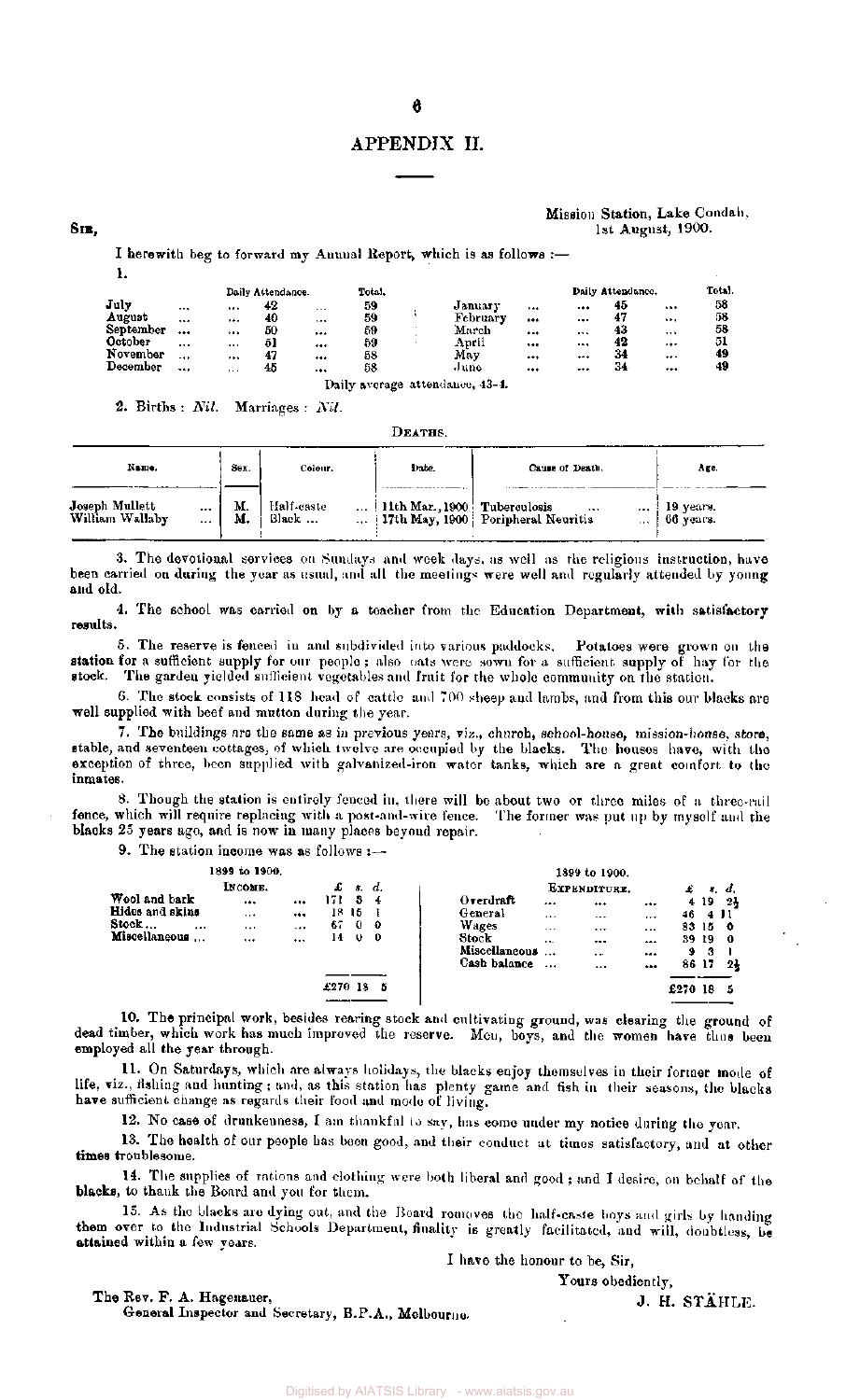## APPENDIX III.

7

#### Aboriginal Mission Station, Ramahyuck, 18th July, 1900.

In compliance with your request of the 12th instant, I have the honour to forward to you my Report for the past year on the state and progress of the mission work among the Aborigines under my care at this station and its neighbourhood.

#### 1. The attendance has been as follows:—

|           |             |          | 1899.                     |                |                   |                      |          |        | 1900. |                            |
|-----------|-------------|----------|---------------------------|----------------|-------------------|----------------------|----------|--------|-------|----------------------------|
|           |             |          | Lowest<br>Number. Number. | <b>Highest</b> |                   |                      |          | Lowent |       | Highest<br>Number. Number. |
| July      | <b>PORT</b> | $\cdots$ | 55<br>$\cdots$            | -61            | January           | $-11$                | 111      | 57     |       | -59                        |
| August    |             |          | 57<br>                    | -60            | February          |                      |          | 54     |       | -56                        |
| September | $- -$       | 1.11     | 56<br>                    | 59             | March<br>$\cdots$ |                      | $\cdots$ | 56     | 111   | -63                        |
| October   | $\cdots$    |          | 54<br>                    | -56            | April             | <br>                 |          | 57     |       | 59                         |
| November  | $\cdots$    |          | 56<br>                    | 63             | May               | <br>                 |          | 58     |       | 63                         |
| December  | $\cdots$    |          | 59<br>$\cdots$            | 61             | June<br>          | $\ddot{\phantom{1}}$ | - 10     | 55     | 1.40  | -62                        |

2, Number of marriages, births, and deaths.

### *(a)* MARRIAGES: None.

*(b)* BIRTHS.

| Date of Birth.                                | Name.                                                                | Sex.     | Parents' Names.                                                                                                   | Colour.          |
|-----------------------------------------------|----------------------------------------------------------------------|----------|-------------------------------------------------------------------------------------------------------------------|------------------|
| 19th January, 1900<br><br>12th June, 1900<br> | James Matthew<br>$1 + 1$<br>$\cdots$<br>Lara Johnson<br>$\cdots$<br> | М.<br>F. | (Albert Darby<br>(Looloo Darby<br><br><br>$\int_{\text{Ellin Hood}}^{\text{Collin Hood}}$<br>$\cdots$<br><br><br> | Black.<br>Black. |

#### (c) DEATHS : None.

3. Religious services are held every morning and evening during week days, and Sunday twice, and all have been well attended. Sunday school is kept morning and afternoon, and religious instruction is given five times a week ; and good progress is made.

4. The day school in connexion with the Department of Education is making very good progress under the careful teaching of Miss Armour.

5. The total quantity of land belonging to the Aboriginal Reserve is only about 750 acres, and it needs very careful management to raise enough moat for the supply of the station.

6. The number of stock of all kinds is about 128 head of cattle, including sixteen milking cows, supplying the station with milk and butter ; 20 head of fat cattle and 53 sheep have been killed for the supply of meat, and some surplus stock has been sold, and the money expended for station use.

7. The total income during the past year has again been very good, as will be observed from the following table :—

| Інсоми.                                                      |                                                              | EXPENSES.                                                                  |                              |
|--------------------------------------------------------------|--------------------------------------------------------------|----------------------------------------------------------------------------|------------------------------|
| Balance from last year<br><br>Surplus stock<br>$\ddotsc$<br> | $\pounds$ $\pounds$ $d$ .<br><b>788</b><br><br>-36<br>81<br> | General, including wages<br>1944<br><br>Cash balance<br><br>$+ +$<br>$***$ | £ 1. d.<br>-77<br>90.<br>625 |
| Hides, &c.<br><br>$\bullet$<br>Total<br>5,000                | 7 17 10<br>$\bullet$ me<br>-10<br>96<br>-0<br>$\cdots$       | Total ._<br><br>مصه                                                        | 96 10 0                      |

8. The number of cottages and other buildings are the same as last year, and are quite suitable for the comfort and mode of life for the Aborigines.

9. All able-bodied men are expected to do a certain amount of work, for which they receive wages in accordance to the work they do; and the women have to do their house work, which, I am sorry to say, is sometimes very carelessly done.

10. The Aborigines are still hunting and fishing, both for pleasure and for the enjoyment to eat native game.

11. I am sorry to say that there is still the evil habit of drinking among some of the men, especially when they are away from the station.

12. The health among the people, in general, has been good.

13. The supplies of clothes and rations have been of very good quality, and liberal quantities, in accordance with the Board's regulations; and I desire to express the best thanks to the Government and the Board for the same.

I have the honour to be, Sir,

Your obedient servant,

J. HAGENAUER, Acting Manager.

The Secretary, Board for Protection of Aborigines, Melbourne.

SIB,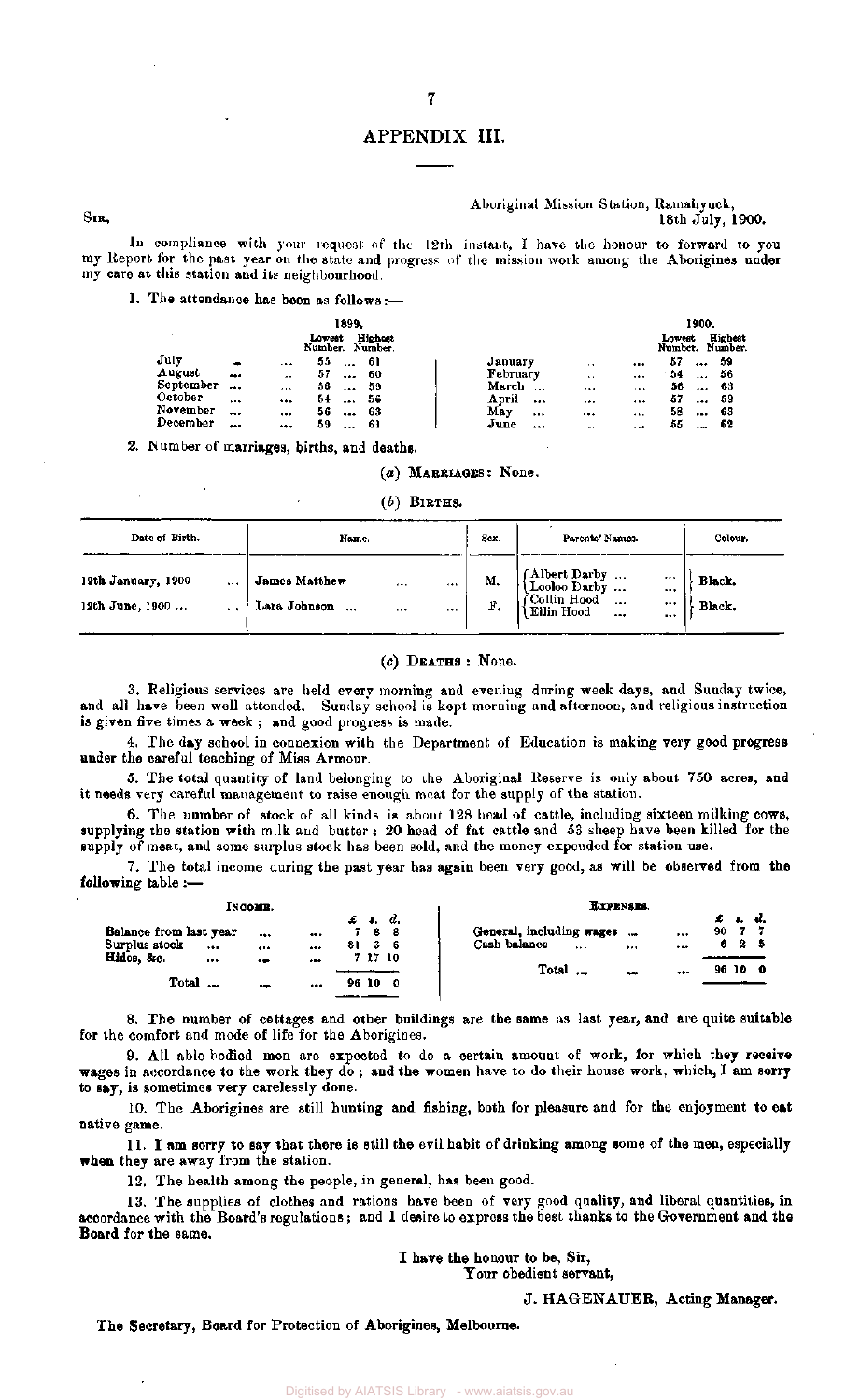# APPENDIX IV.

#### Mission Station, Lake Tyers, 19th July, 1900.

#### MY DEAR SIR.

I have the honour to forward my Annual Report for the year ended 30th June, 1900.

|           |          |    |         |          |          | 1. The number of Aborigines attending the station during the year was as follows :— |          |       |         |          |          |
|-----------|----------|----|---------|----------|----------|-------------------------------------------------------------------------------------|----------|-------|---------|----------|----------|
| 1899.     |          |    | Lowest. |          | Highest. | 1900.                                                                               |          |       | Lowest. |          | Highest. |
| July      | 110      |    | 35      |          | 35       | January                                                                             |          |       | 35      |          | 31       |
| August    | $\cdots$ |    | 33      |          | 33       | February                                                                            | $\cdots$ |       | 35      |          | 41       |
| September |          | $$ | 35      |          | 35       | March                                                                               |          |       | -34     | $\cdots$ | 40       |
| October   |          |    | 34      |          | 34       | April                                                                               |          |       | 42      |          | 46       |
| November  |          |    | 35      |          | 35       | May<br>$\cdots$                                                                     |          |       | 43      | $\cdot$  | 45       |
| December  |          |    | 35      | $\cdots$ | 37       | June                                                                                |          | $+ +$ | 89      |          | 43       |
|           |          |    |         |          |          |                                                                                     |          |       |         |          |          |

2. The number of births and deaths are as follows :-

MARRIAGES : None.

| Birthe. |  |
|---------|--|
|---------|--|

| Date.                                                           | Child's Name.                                                |             | Sex.             | Parent's Names.                                                                                                   | Colour.                          |
|-----------------------------------------------------------------|--------------------------------------------------------------|-------------|------------------|-------------------------------------------------------------------------------------------------------------------|----------------------------------|
| 10th September, 1899<br>$\cdots$<br>6th July, 1900<br>$\ddotsc$ | Violet Sophia<br>$\ddot{\bullet}$<br>Ida May<br>$\cdots$<br> | $- - +$<br> | Female<br>Female | ( Willie Johnson<br>{ Maggie Johnson<br>$-0.04$<br>$\cdots$<br>f Thomas Johnson<br>} Kate Johnson<br>$\cdots$<br> | <br><br><br><br>Black.<br>Black. |

|--|

| Date.                                                                          |                  | Name.                                                                                                                         | Sex.                 | Age.                                       |              | Cause of Death.                                                               | Colour.      |                                      |  |
|--------------------------------------------------------------------------------|------------------|-------------------------------------------------------------------------------------------------------------------------------|----------------------|--------------------------------------------|--------------|-------------------------------------------------------------------------------|--------------|--------------------------------------|--|
| 28th August, 1899<br>30th December, 1899<br>5th May, 1900<br>$2$ lst May, 1900 | <br>1.14<br><br> | Duncan Jeunings<br>$1.1 +$<br>Roderick McLeod<br>$\ddotsc$<br>Arthur John Mobournel<br>William Robert Turner Male<br>Mobourne | Male<br>Male<br>Male | 22 years<br>46 years<br>4 years<br>6 vears | <br><br><br> | Internal abscess<br>Pneumonia<br><br>Intestinal catarrh<br>Intestinal catarrh | <br><br><br> | Black.<br>Black.<br>Black.<br>Black. |  |

3. Religious instruction is given daily, and daily services are held, the attendance being satisfactory The day school, being under the direction of the Department of Education, is available for our neighbours, many of whom send their children. The school at present is under the charge of Miss R. Turner, who obtained a good percentage last examination.

4. The reserve consists of 4,000 acres of third-class land, 2,000 acres of which is fenced with a three-rail fence. During the year we have put up a wire fence which encloses a paddock of about 600 acres. There is an orchard of about 4 acres, which is stocked with fruit trees ; during the late season the fruit was very poor, owing to the very dry weather we had. We have also a good vegetable garden, which supplies the station with vegetables.

5. The stock on the reserve consists of 57 head of mixed cattle and 300 sheep. During the year 8 head of cattle and 70 sheep have been killed for meat, I have given the people days for hunting native game to supplement the meat supply.

6. The income and expenditure is as follows  $:=$ 

|        |       | INCOMB. |          |             |              |  |                        |       | EXPRNDITURE.  |        |            |                   |     |
|--------|-------|---------|----------|-------------|--------------|--|------------------------|-------|---------------|--------|------------|-------------------|-----|
| Income |       |         | $\cdots$ | 203         | <i>r. d.</i> |  | Expenditure<br>Balance | <br>  | <br>$\ddotsc$ | $$<br> | 184 17     | $E$ s.d.<br>18 10 | - 6 |
|        | Total |         |          | £203<br>--- |              |  |                        | Total |               |        | $ \; 4203$ |                   |     |

The accounts were carefully audited by the General Inspector on his last visit of inspection.

7. The number of cottages are the same as last year. During the year they have been renovated and well painted, which gives the station a more lively appearance. The blacks are employed in the various works of the station—as gardening, carpentering, &c., and many of them have worked fairly well.

8. As I have stated above, the people still hunt native game.

9. We use all lawful means to keep the people from strong drink. I am sorry to say they sometimes get drink, though they very seldom allow us to see them under the influence of it. As a community, I must say they are very orderly.

10. The annual supply of clothing was distributed among them at Easter ; it was of suitable quality, and there was sufficient to supply all. On behalf of the Aborigines, I tender thanks for the many kindnesses they have received during the year, and for the liberal supply of food and clothing.

I have the honour to be,

Your most obedient servant,

JOHN BULMER.

The Revd. F. A. Hagenauer, General Inspector, B.P.A.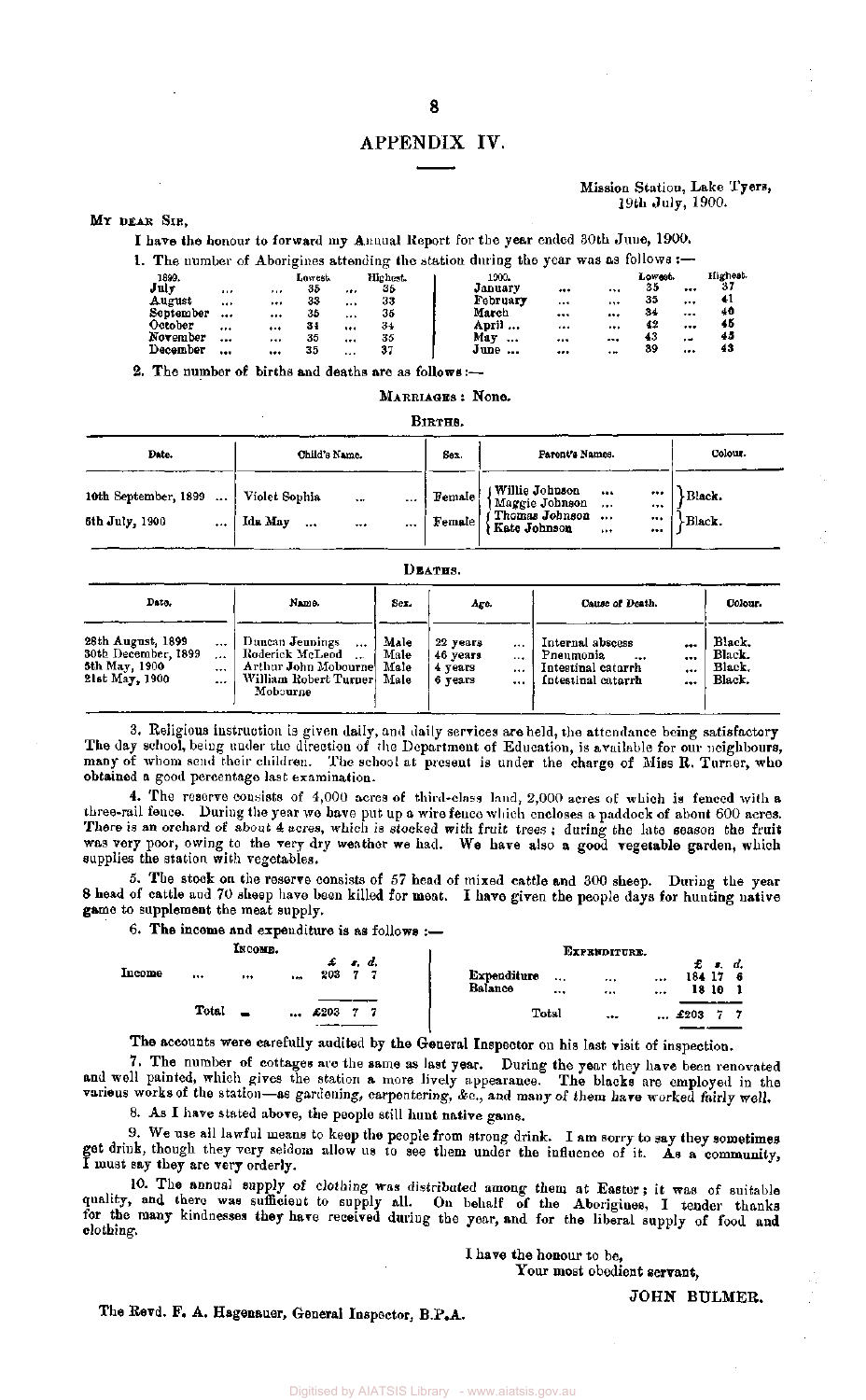#### APPENDIX V.

#### Lake Hindmarsh Mission Station, 4th July, 1900.

SIR,

June. I have the honour to forward my Annual Report for the above station for the year ended 30th

1. The attendance of the Aborigines has been as follows:—

|             | 1899.        |               |          |                      | 1900.                                        |                |
|-------------|--------------|---------------|----------|----------------------|----------------------------------------------|----------------|
| $J$ uly<br> | <br>$\cdots$ | Lowest.<br>26 | $\cdots$ | <b>Highest</b><br>26 | Lowest.<br>January<br><br><br>               | Highest.<br>29 |
| August      | <br>         | 25            |          | 26                   | February<br>26<br><br><br>1.11               | 29             |
| September   | <br>         | 26            | $\cdots$ | 26                   | March<br>27<br>$\cdots$<br>5.6.5<br>$\cdots$ | 29             |
| October     | <br>         | 25            |          | 25                   | April<br>28<br>$\cdots$<br>$\cdots$<br>1.1.1 | 34             |
| November    | <br>$\cdots$ | 23            | $\cdots$ | 28                   | May<br>26<br><br><br><br>                    | 30             |
| December    | <br>         | 26            |          | 27                   | June<br>26<br><br><br>                       | 26             |

2. Number of marriages, births, and deaths :—

(a) MARRIAGES : None.

*(b)* BIRTHS.

| Name.                  | Colour.        | Date.                | Name of Parents.                  |
|------------------------|----------------|----------------------|-----------------------------------|
| William Thomas<br><br> | Half-caste<br> | 27th March, 1900<br> | f William Marks<br>  Betsie Marks |

#### *(c)* DEATH.

| Name.                 | Colour.            | Date.              | Cause.            | Age,     |
|-----------------------|--------------------|--------------------|-------------------|----------|
| Hanna Lena Fenton<br> | Black $\ldots$<br> | 9th December, 1899 | Dentition<br><br> | 9 months |

3. Divine services have been held regularly for the people living here on week days and Sundays; and religious instruction is given to the children regularly after school. All the children attend Sunday school, and are instructed by Mrs. Bogisch. The services for divine worship are fairly attended.

4. The day school is under the Department of Education, and is attended by all the black children ; and satisfactory results have been produced under the teaching of Miss Tyrie.

5. The area of land belonging to the Mission Reserve is 3,607 acres, which is fenced in by a substantial post, rail, and wire fence. The reserve is divided into several paddocks, used for grazing and cultivation for wheat.

6. The stock consists of 3 cows, 3 calves, 3 heifers, 1 bull, 460 sheep, and 4 horses.

7. STATEMENT OF INCOME AND EXPENDITURE.

#### EXPENDITURE.

| Balance from last year<br>Wool, Skins, Hides, &c. | $\cdots$<br>$\cdots$ | $\cdots$<br> | £ <b>e.</b> d.<br>31<br>146 17 | - 6<br>-8<br>0 |   | Genera!<br>Wages<br>Cash Balance | <br><br>$\cdots$ | $1 + 4$<br>$\cdots$<br> | $-0.4$<br>$-1$<br> | $\cdots$<br><br>$\cdots$ | $112$ 13 $2$<br>36<br>$29$ 3 3 | £ s. d. |  |
|---------------------------------------------------|----------------------|--------------|--------------------------------|----------------|---|----------------------------------|------------------|-------------------------|--------------------|--------------------------|--------------------------------|---------|--|
|                                                   |                      |              | £178                           | 3              | я |                                  |                  |                         |                    |                          | £178 S                         |         |  |

8. The number of buildings are thirteen, including church and school, and are of stone and weatherboards.

9. The employment of the men consisted in gardening and all kind of station work.

10. Rabbits, hares, and opossums are the native game.

INCOME.

11. Half-caste boys are coming occasionally for a visit, but are not supplied with rations.

12. The drinking habit is put down as much as possible ; but it may bo indulged in secretly.

13. The rations and clothes received from the Board for the Aborigines have been good and sufficient, for which I return best thanks to you, Sir, and the Board.

I have the honour to be, Sir,

Your obedient servant,

H. P. BOGISCH.

The Secretary, B.P.A., Rev. F. A. Hagenauer, Melbourne. <u>Based on the second contract of the second contract of the second contract of the second contract of the second</u>

No. 42.